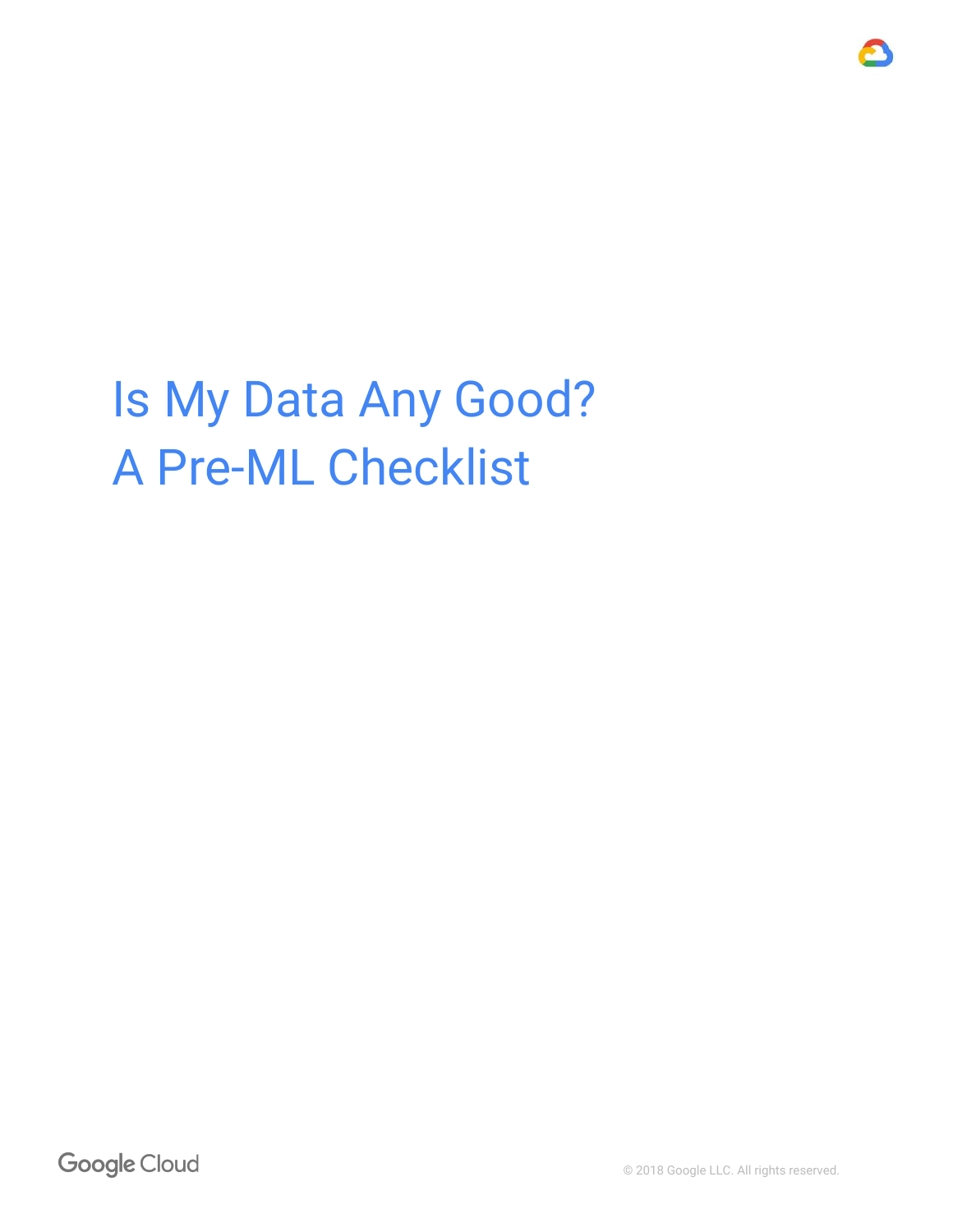## About the checklist

This document consists of a list of guidelines and rules of thumb for assessing and preparing data for a machine learning (ML) project. The intended audience is anyone involved with such a project, including technical teams and business decision makers. If you are thinking about collecting data that can later be used for ML, this document can help you understand what to collect. If you already have data, it can help you evaluate and prepare it for ML. This document contains some of the more common topics and is by no means exhaustive.

Document all your data preparation steps (assumptions, transformations, code, and so on). As much as possible, keep the original (raw) data intact. Do not replace raw data with data transformations (for example, inferred missing values, corrected wrong values). This way, you can go back and correct things if you make any mistakes.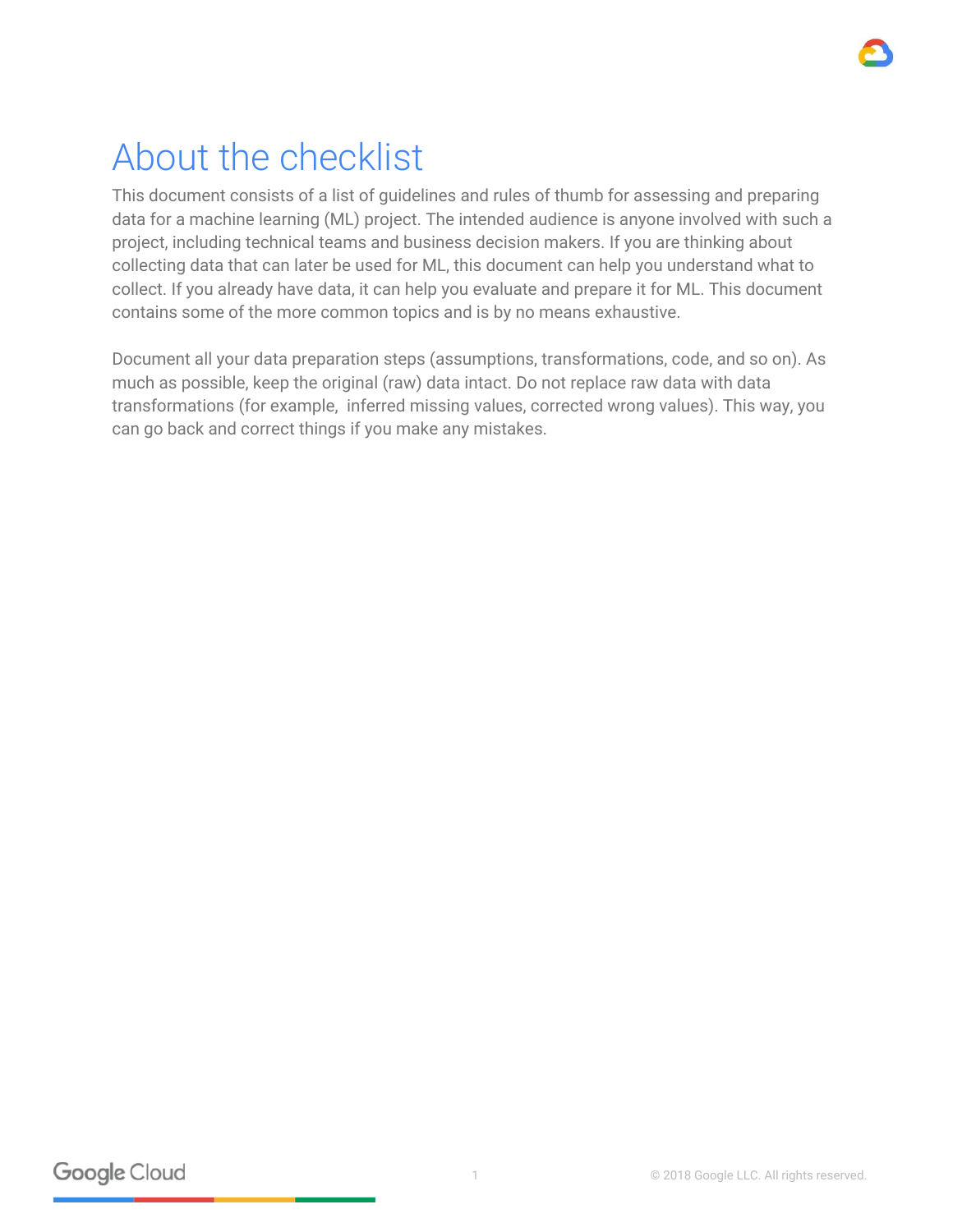# Terms you should know

You'll need to know the following terms to understand this document:

- Supervised learning: The ML task of learning a function that maps an input to an output based on example input-output pairs. For example, learning a function to classify an email as one of two possibilities  $-$  "is spam" or "is not spam"  $-$  is a supervised learning task. Unless otherwise indicated, this checklist discusses supervised ML.
- Example: Each input-output pair. Also called a *sample*.
- Machine learning model: A function that maps an input to an output.
- Train a machine learning model: Learn the function that maps an input to an output based on examples.
- Training data: A set of input-output pairs used to train an ML model.
- Input: The thing you want to make a prediction about. Also called an *instance*. For example, in the spam classification problem, an email is an instance.
- Output: The thing that you want to predict. Also called the *target* or *response*.
- Feature: An input attribute used for prediction. For example, in the spam classification problem, one feature can be whether an email contains the recipient's name.
- Label: The value of the target. This can be either the predicted value generated by ML or the actual value reflective of the real world. For example, in the spam classification problem, if you have an email that has been verified as spam, you can use this email as an example with the label "is spam."
- Field: An item of data. To do ML, a field of data must be converted to a format that can be used by the model. For example, in the spam classification problem, email origin city is a field of data that can have values such as NY, SF, and so on. To input to a model, you can convert this field to a set of features  $$ email origin city is NY, email origin city is SF, and so on - each having a discrete numeric value of  $0$  ("no") or  $1$  ("yes") that the model can use. An input field is also called an *input variable* and an output field is also called an *output variable*.
- Classification: A supervised ML problem involving a categorical target.
- Regression: A supervised ML problem involving a numerical target.

Google Cloud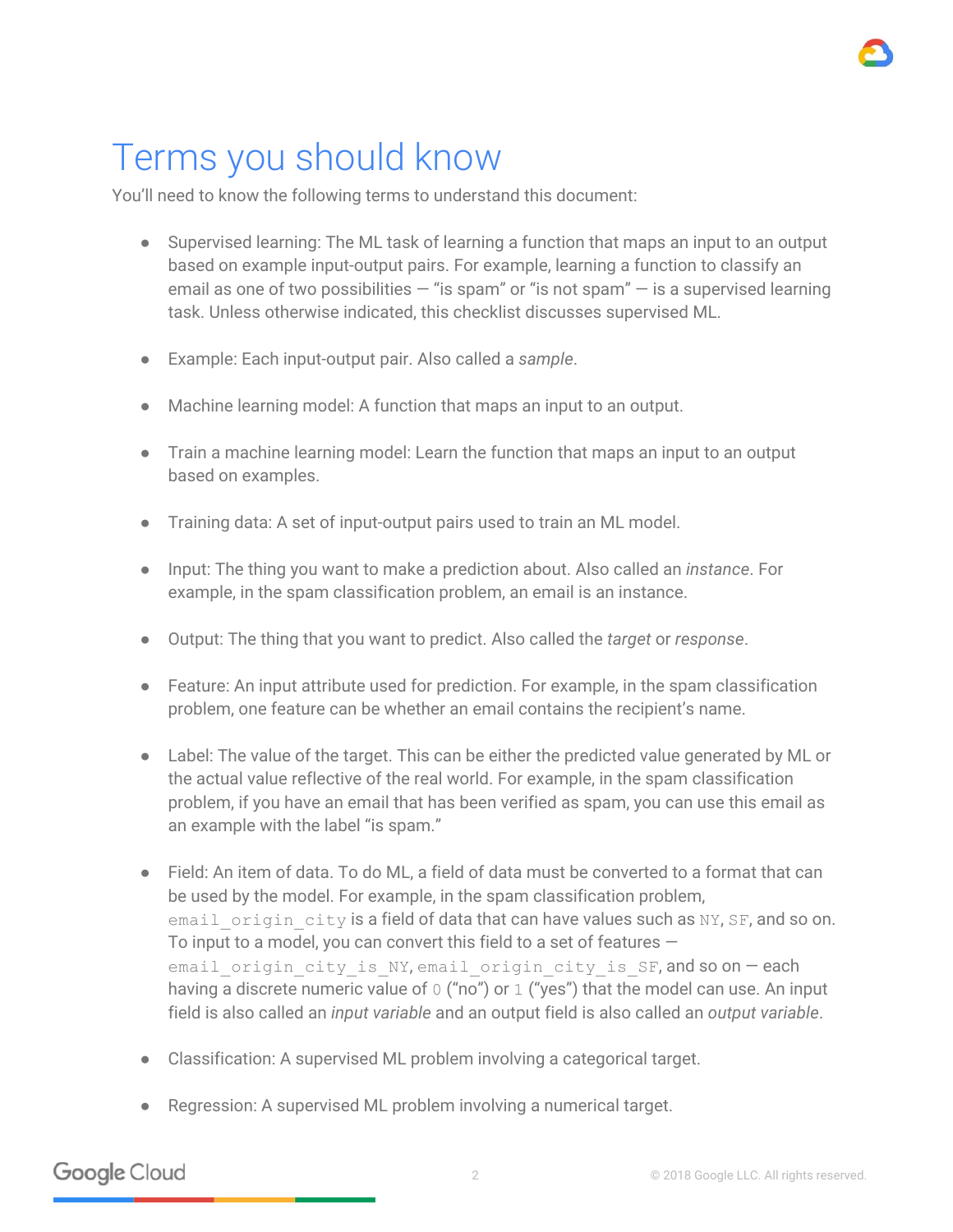### **Content**

| 1. Essential checks                                                                          | 4               |
|----------------------------------------------------------------------------------------------|-----------------|
| 1.1. General                                                                                 | 4               |
| $\Box$ 1. Does the data include information that can predict the target?                     | $\overline{4}$  |
| $\Box$ 2. Does the granularity of training and prediction match?                             | 4               |
| $\Box$ 3. Do you already have labeled data (that is, training examples)?                     | 4               |
| $\Box$ 4. Is your data correct/accurate?                                                     | 5               |
| $\Box$ 5. Do you have enough data?                                                           | 5               |
| $\Box$ 6. Is the data easily accessible by the team and machines performing the ML?          | 6               |
| $\Box$ 7. Can you read the data fast enough?                                                 | 6               |
| $\Box$ 8. Do you have documentation for each field of data?                                  | 6               |
| $\Box$ 9. Are the missing values a small percentage of the fields of interest?               | 6               |
| 1.2. Forecasting                                                                             | 7               |
| $\Box$ 10. If your data is periodic, do you have data for 3 $\times$ period?                 | 7               |
| $\Box$ 11. If you want to forecast n periods in advance, do you have n + 2 periods of data?  | 7               |
| $\Box$ 12. Do you know the timestamp at which each data value was obtained or updated? 7     |                 |
| 2. Additional checks                                                                         | 8               |
| $\Box$ 13. Is your data unbiased?                                                            | 8               |
| $\Box$ 14. If there are missing values, do you know the causes?                              | 8               |
| $\Box$ 15. If there are missing values, do they occur at random?                             | 9               |
| $\Box$ 16. For each field (input or target), does the data have the same unit?               | 9               |
| $\Box$ 17. For each field (input or target), is the meaning of the data consistent?          | 9               |
| $\Box$ 18. Is the same value recorded in the same way everywhere?                            | 9               |
| 3. Preparing the data                                                                        | 10              |
| $\Box$ 19. Integrate data from diverse input sources.                                        | 10              |
| $\Box$ 20. If your data is scattered, identify and consolidate it.                           | 10              |
| $\Box$ 21. Identify and impute missing values.                                               | 10              |
| $\Box$ 22. Remove all sources of noise from your data.                                       | 10 <sup>°</sup> |
| $\Box$ 23. Create new features that improve predicting the target.                           | 10              |
| $\Box$ 24. Look for new sources of information to complement your data.                      | 11              |
| $\Box$ 25. Identify and remove all sources of data leakage.                                  | 11              |
| $\Box$ 26. Integrate all the features of an instance into one object.                        | 11              |
| 27. Convert data to formats that can be read fast for training the ML model.                 | 11              |
| $\Box$ 28. For a forecasting problem, build a pipeline to easily re-create a snapshot of the |                 |
| data at an arbitrary time in the past.                                                       | 11              |
| $\Box$ 29. Implement data quality tests.                                                     | 12              |

Google Cloud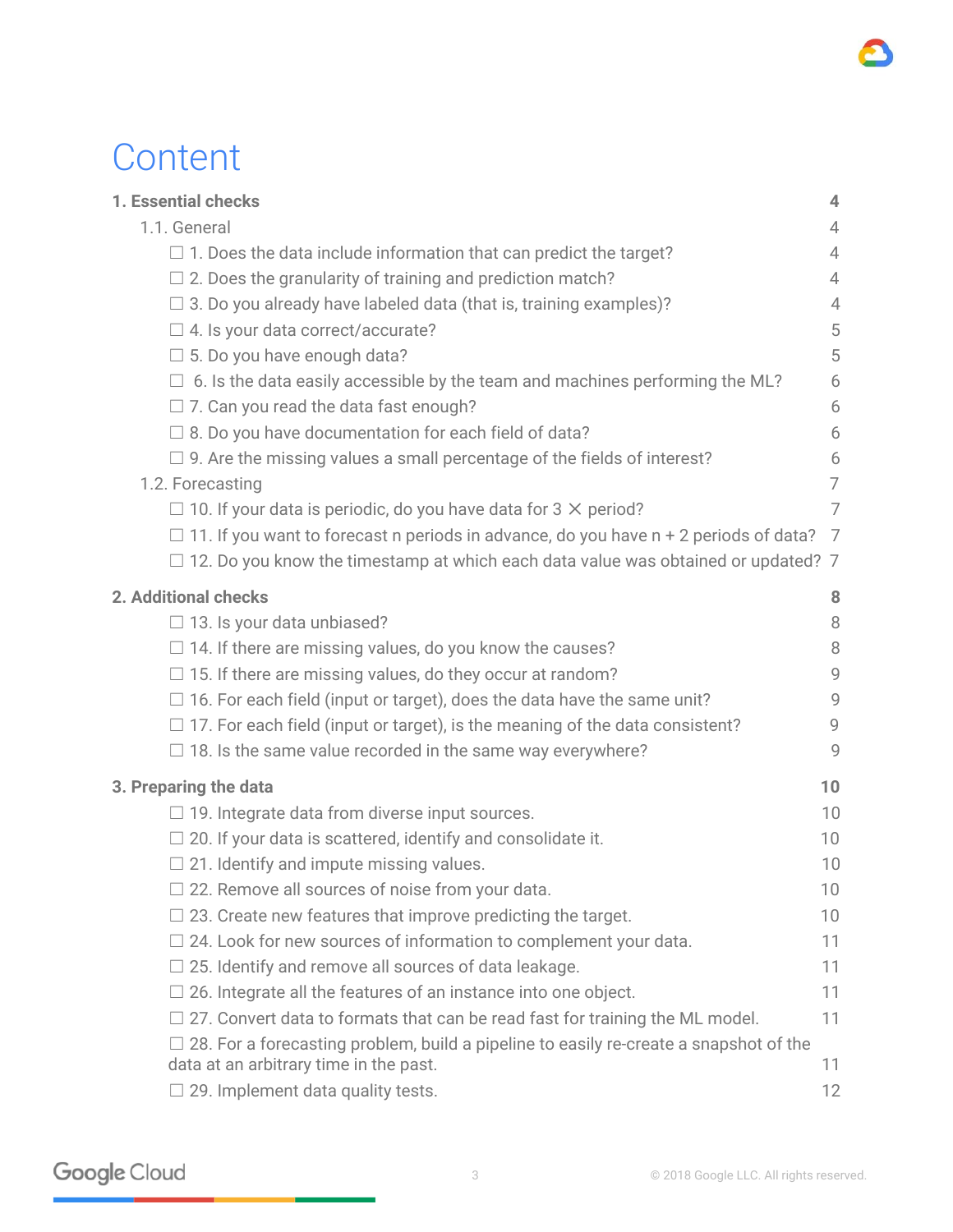

## <span id="page-4-0"></span>1. Essential checks

Use the following questions to determine whether your data meets the minimum requirements for ML. The answers should all be "yes." A "no" wouldn't automatically disqualify your data, but you would most likely need to discuss it with a data scientist to explore the solutions and evaluate the limitations.

### <span id="page-4-1"></span>1.1. General

The following items are the basic requirements and rules of thumb that apply to most ML projects involving structured (for example, tabular) and/or unstructured (for example, text) data.

#### <span id="page-4-2"></span> $\Box$  1. Does the data include information that can predict the target?

For example, to detect a fraudulent credit card transaction, you'll need to have information on the transaction amount, the transaction location, the card holder primary location, and so on. Data such as the name of the cardholder is not useful.

#### <span id="page-4-3"></span> $\Box$  2. Does the granularity of training and prediction match?

For example, if you want to predict the weather temperature hourly, but you have been recording the temperature once a day or once a week, your data doesn't have enough signal. Similarly, you cannot predict a very granular characteristic based on aggregates. You can build a model to convert blurry images to sharp images, but you first need to give it some sharp images as training data to learn from.

#### <span id="page-4-4"></span> $\Box$  3. Do you already have labeled data (that is, training examples)?

Unless you are planning to do unsupervised learning, you will need labeled data. If you don't have any, you can try *[crowdsourcing](https://ai.google/research/pubs/pub36946)* services such as **[Google's](https://cloud.google.com/vision/automl/docs/human-labeling) human labeling** [service](https://cloud.google.com/vision/automl/docs/human-labeling).

**● If you have a categorical target, you'll need some labeled data for each of the categories.**

For example, in a spam email classification problem, you'll need some examples both of correctly identified spam emails and of correctly identified nonspam emails. You cannot build the model if you have examples for only one of the categories but not all.

**● If you have a numerical target, you'll need some labeled data for different ranges of values.**

For example, if you want to predict the height of a person from her photo, you'll need some photos of tall persons, of average-height persons, and of short persons, all with the correct heights assigned to them.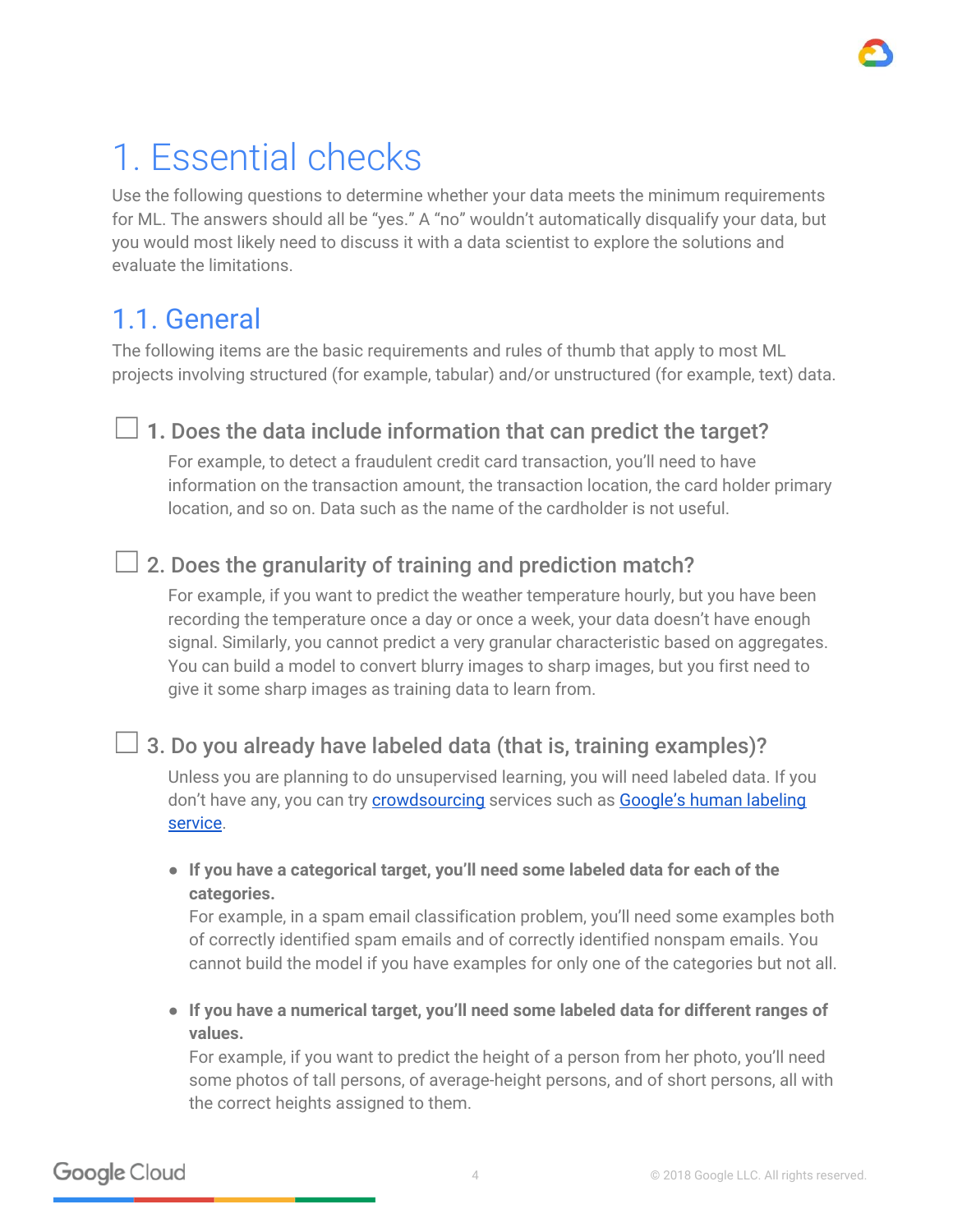#### <span id="page-5-0"></span> $\Box$  4. Is your data correct/accurate?

You cannot expect great performance from a model trained on data when the labels and/or features of that data are incorrect or inaccurate. If you have erroneous values in your data, for example, due to software or hardware failure, try to identify and impute the correct values as much as possible. But when you correct the values, do not delete the errors or replace them. Instead, create a new field to store the corrected values. In some problems (for example, a failure forecast), data errors can be an important predictor field.

#### <span id="page-5-1"></span> $\Box$  5. Do you have enough data?

You'll need to have enough data to train a model with a reasonable level of performance. There are several rules of thumb you can follow to help ensure enough data. Note that these are not mathematical statements.

**● If you are predicting a category, the number of examples you'll need for each category is 10** ✕ **number of features.**

For example, suppose you want to categorize  $10 \times 10$  images of handwritten digits. Each image has 100 pixels (that is, features) and there are 10 categories  $(0-9)$ . Following the rule of thumb for number of examples per category, you'll need 10,000 images. With more data, you can try more complex models (for example, deep neural networks) to get better performance. If the number of samples in a specific target category is far fewer than in other categories, the ML model's learning is severely curtailed. Also remember to count a categorical input field with *k* categories as *k* - 1 features (because to encode *k* categories, you'll need *k* − 1 dummy variables). That means the more categories your input field has, the more data you'll need.

#### **● If you are predicting a number, you'll need 50** ✕ **number of features.**

This statement is assuming samples are distributed evenly across the range of target values. Sample imbalance leads to requiring more data.

**● Transfer learning may require less data.**

For example, if you are engaged in transfer learning with the preceding handwritten digit classification example, you may get highly accurate results with Cloud [AutoML](https://cloud.google.com/automl/) [Vision](https://cloud.google.com/automl/) using only 50 training images per category, that is, 500 images in total.

**● If the acquisition of sufficient labeled data is difficult, semi-supervised learning can be of great practical value.**

In semi-supervised learning, you use a small amount of labeled data in combination with a large amount of unlabeled data to improve learning performance. Discuss this option with a data scientist to evaluate it for your project.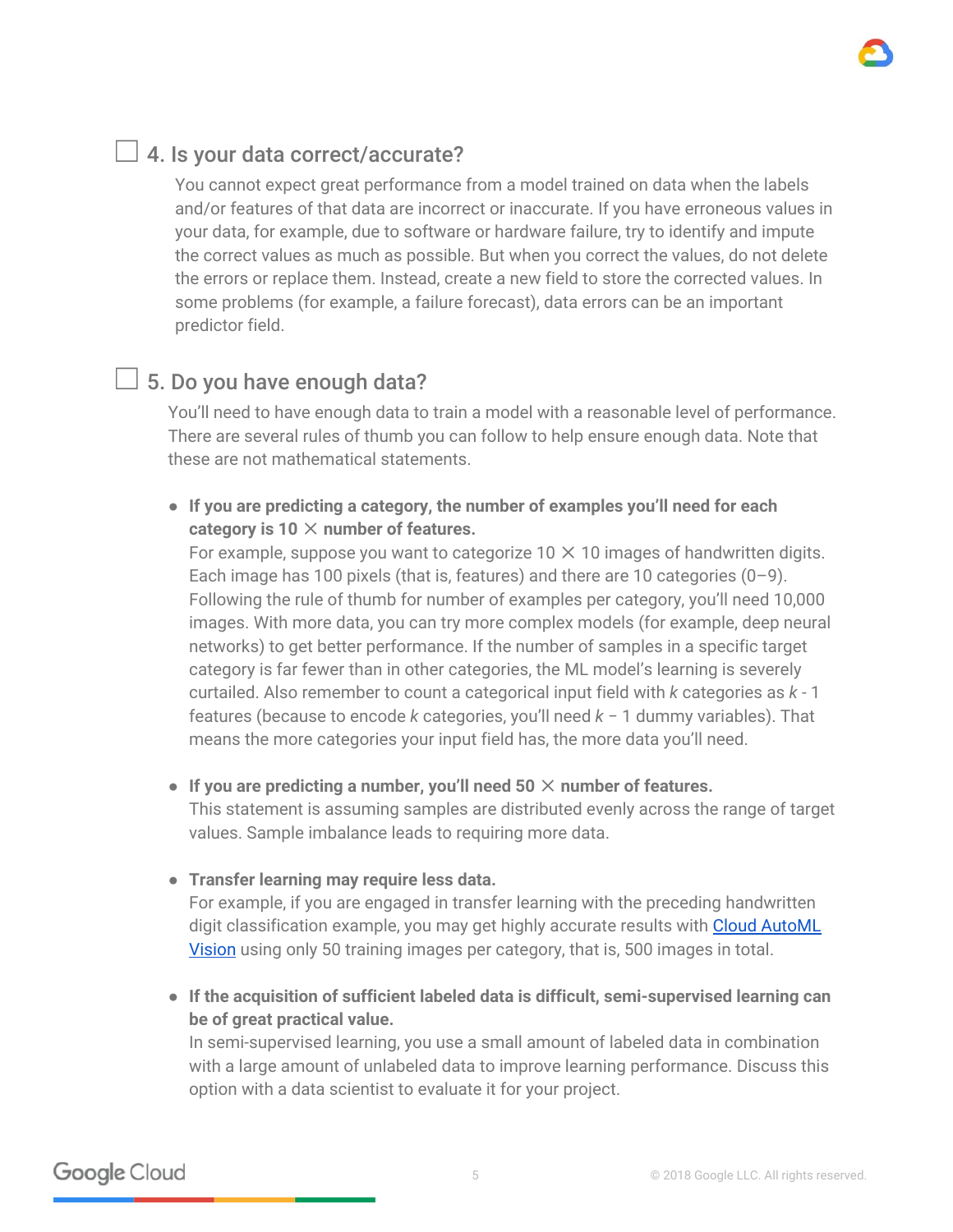

#### <span id="page-6-0"></span> $\Box$  6. Is the data easily accessible by the team and machines performing the ML?

If there are strict restrictions that prevent easy access, you should address them before the ML tasks start.

#### <span id="page-6-1"></span> $\Box$  7. Can you read the data fast enough?

You don't want to wait days to generate your features and/or labels each time you make a change to your data preparation pipeline. For example, suppose you have a massive database of sensor readings that can be accessed using an API. If you want to generate a new feature that is the sum of all sensor readings, you'll want to be able to do so within a reasonable amount of time. The same would be true if, a few days later, you discover that all the readings in a range of dates were flipped in value (due to a software bug), meaning that you'll need to regenerate the reading sums.

#### <span id="page-6-2"></span> $\Box$  8. Do you have documentation for each field of data?

Can you provide a brief description for each field that includes its name and type, what it represents, how its value is measured, when the data is collected, whether the original values can get updated, and what its applicability is to the use case? Do you have records of any changes in the method of collection or in the measurement of a field? (For example, switching from miles to kilometers or replacing a broken IoT sensor.)

#### <span id="page-6-3"></span> $\Box$  9. Are the missing values a small percentage of the fields of interest?

Note that missing values can be represented in different forms even for the same field: " ", None, NULL, NaN, 0, -1, 9999, and so on. The more missing values, the less useful the data. As a check, do you have enough useful data left if you consider only data with no missing values?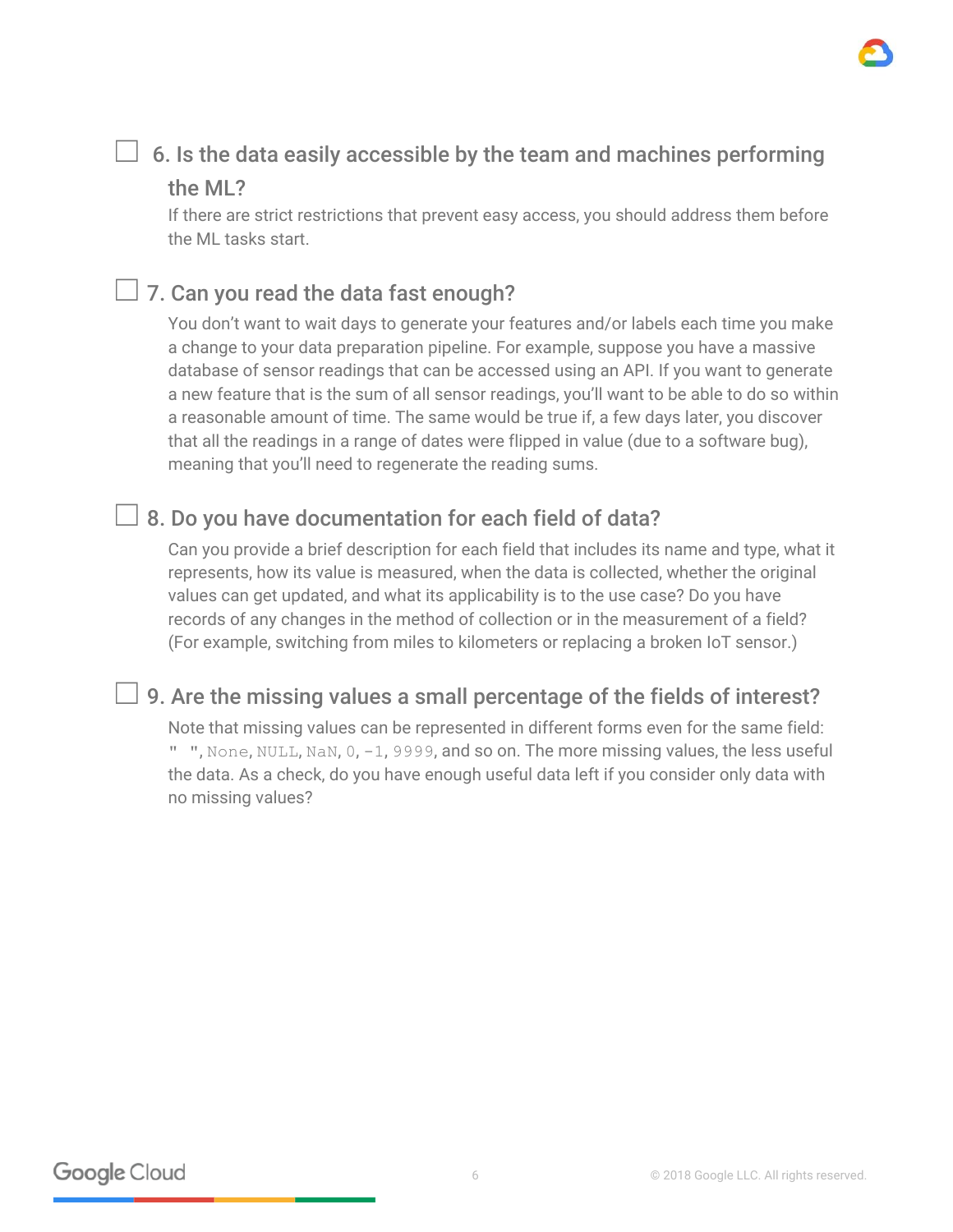

### <span id="page-7-0"></span>1.2. Forecasting

The following items apply to forecasting problems. In a forecasting problem, you predict future outcomes based on data of the past. For example, you have past sales for a product and want to predict future sales.

#### <span id="page-7-1"></span> $□$  10. If your data is periodic, do you have data for 3  $\times$  period?

For example, if you want to forecast sales for a seasonal item such as an ice bag, a rule of thumb is that you'll need more than three years of data. If the seasonality pattern of your data is weekly, you'll need at least three weeks. Often you'll need more than  $3 \times$ period to train a model and properly evaluate its quality prior to using it to make business decisions.

### <span id="page-7-2"></span>☐ 11. If you want to forecast *n* periods in advance, do you have *n* + 2 periods of data?

For example, if you want to build an ML model to forecast customer spending in the next five years, you would need at least seven years of data to train and evaluate the model properly. You'll need five years to record your first labels, one more year for the model to learn the general trend (that is, increasing, decreasing, or unchanging) for customer spending, and one more year to evaluate the model.

#### <span id="page-7-3"></span> $\Box$  12. Do you know the timestamp at which each data value was obtained or updated?

To build (that is, to train) a forecasting model, you must re-create snapshots of the data in the past (as examples) and show them to the model to learn from. For this reason, you'll often need to know the time of each new data value, as well as the time of each data value update (for example, if an item price is changed or if a user changes a setting). In some problems, it may be sufficient to know the chronological order the data values are obtained to re-create data snapshots. Discuss your situation with a data scientist.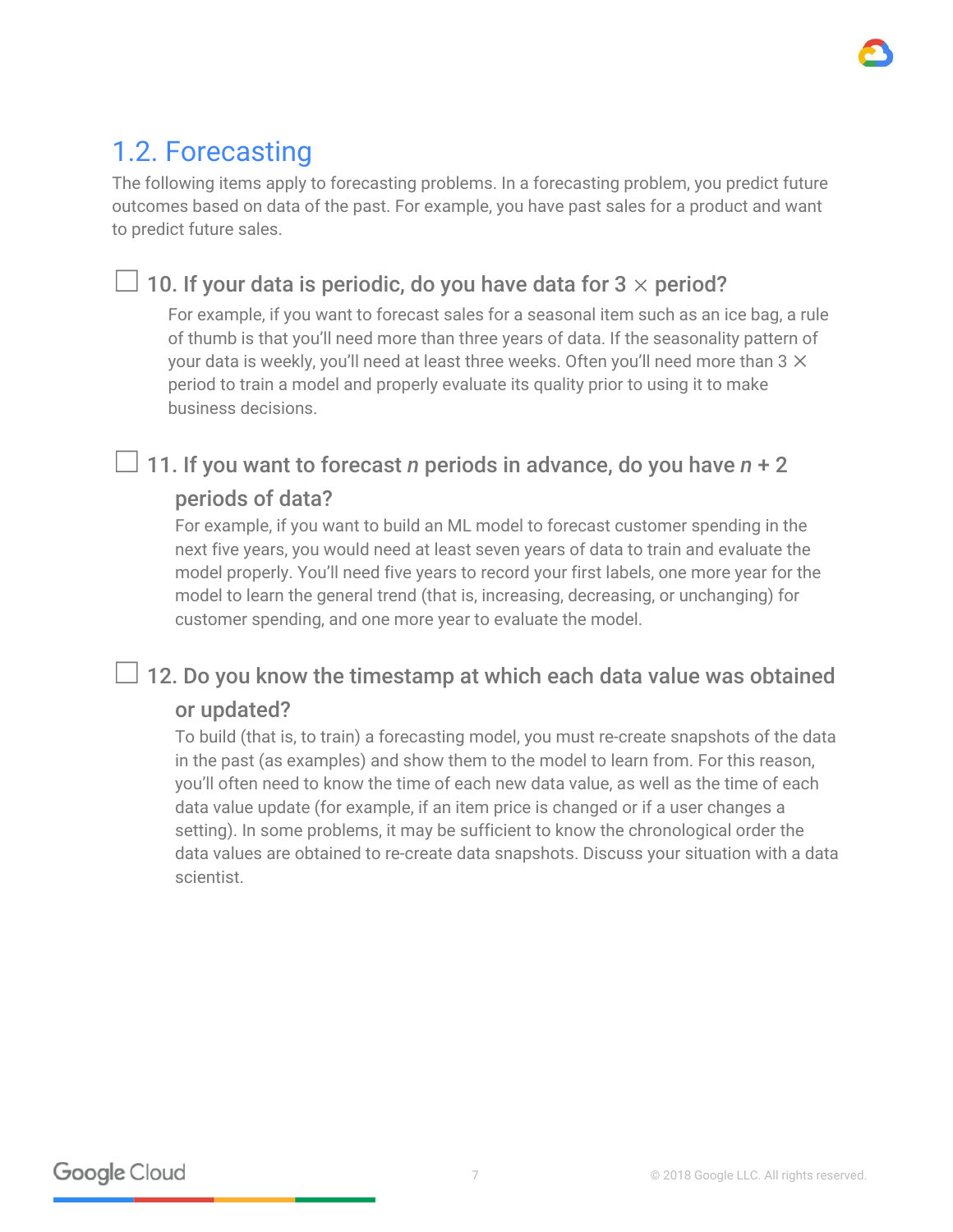

## <span id="page-8-0"></span>2. Additional checks

Use the following items to better understand your data and set expectations appropriately. The answers to the following questions should all be "yes." Please discuss any "no" answers with a data scientist. Most "no" answers are manageable problems, but it is important that you know beforehand about the limitations to find an appropriate solution.

#### <span id="page-8-1"></span> $\Box$  13. Is your data unbiased?

For example, consider a bank trying to build an ML model to improve their existing process for determining who to grant loans to. Their labeled data consists of years of information on the loan applications already granted and whether these loans defaulted. Since the bank is looking to build a model to determine from the *complete* pool of applicants which loans will default, but their data consists of only loan applications that were approved, the data is biased. That is, the bank has declined all applications that were considered too risky and there is no default information for this group for the model to learn from. Had the bank approved all the applications, the data would have been unbiased.

**● If you are considering building a model on a subset of your data, make sure that subset does not introduce bias.**

For example, if you want to predict hotel bookings in regions across the world, but have data only for Europe, your model may not work well for other regions.

**● If you use a subset of data for training, make sure it is unbiased.**

If you have to use a subset of your data (for example, due to regulations, privacy, data size, or limited resources) to train the model, make sure it has the same statistical distribution as the original data. For example, if you want to predict annual bookings for an international hotel chain, do not use data only from San Francisco. Try to sample randomly across the world. When you have too much data, there can be the temptation to randomly drop what feels like unnecessary excess, taking files 1-15, for example, and ignoring files 15-100. This is a mistake. Try to sample all the files. If you cannot sample them with the same probability, account for that by using weights in the training.

#### <span id="page-8-2"></span> $\Box$  14. If there are missing values, do you know the causes?

Handling missing data is possible, but if the cause of the missing data is not well understood, ML may not be as successful.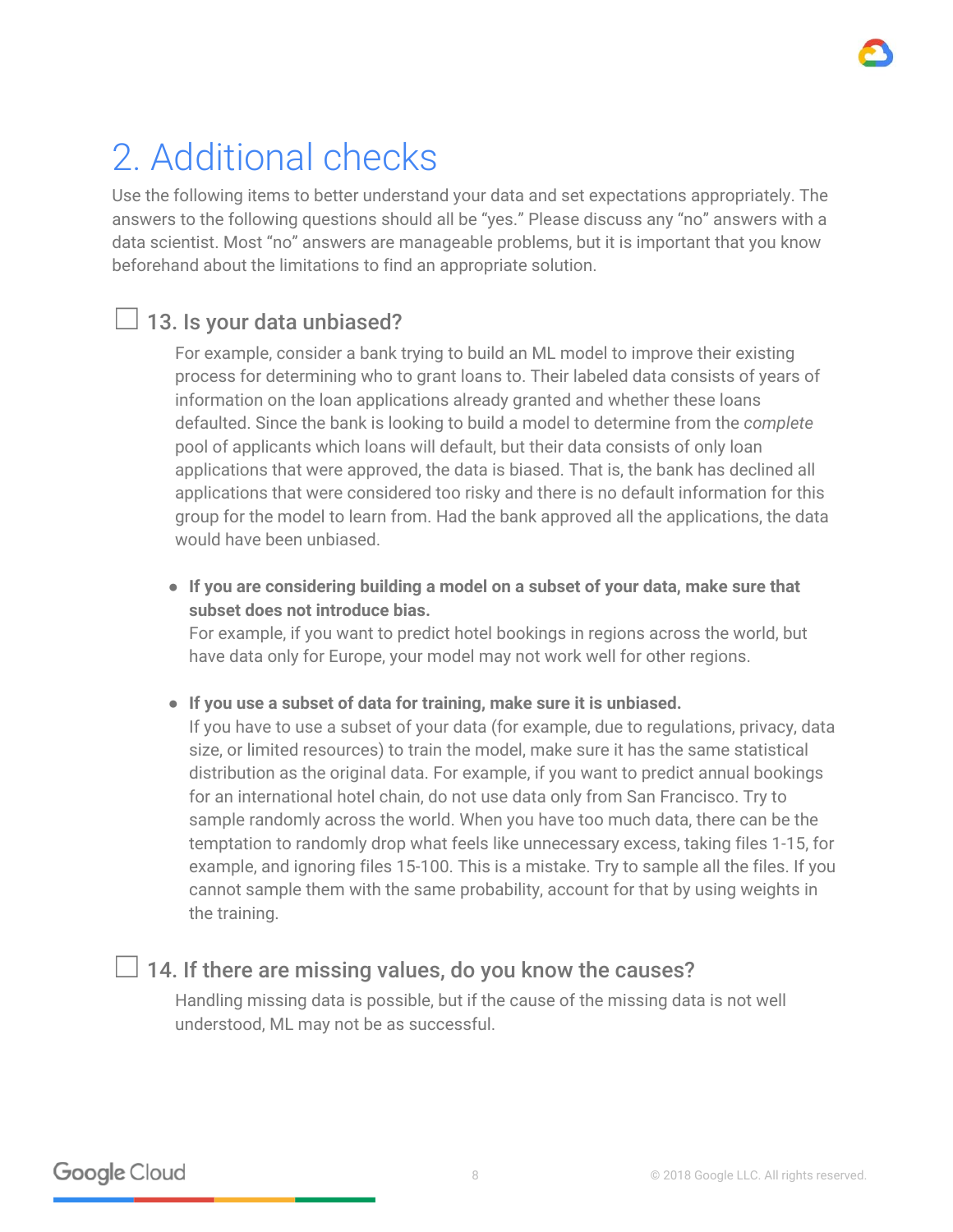#### <span id="page-9-0"></span> $\Box$  15. If there are missing values, do they occur at random?

Missing values are common. For example, say you are missing the age and/or occupation of some of your customers. If the values are missing completely at random  $(MCAR)$  – that is, if there is nothing systematic happening that makes some data more likely to be missing than other data  $-$  then the available data is unbiased. For values not MCAR, there are two cases. If the missing values can be fully accounted for by other variables, this group is called missing at random (MAR). In this case, you should impute the missing values properly using the available data to build a model that is reasonably unbiased. But if the values are missing systematically, that is, missing *not* at random (MNAR), the model built on this data may be biased and so may underperform at deployment.

#### <span id="page-9-1"></span> $\Box$  16. For each field (input or target), does the data have the same unit?

For example, a data field called item cost has prices that can be in different currencies. All the values should be converted to one currency.

#### <span id="page-9-2"></span> $\Box$  17. For each field (input or target), is the meaning of the data consistent?

For example, the data is inconsistent in a field item price where some values record the wholesale price and some values instead record the retail price. If it is not possible to determine the meaning of each value, the data field may not be useful for ML. Try to make all the values consistent. If that is not possible, create a new feature that identifies the meaning (for example, wholesale price or retail price). Inconsistent sensor calibrations is another example. Studies of consistency of human responses suggest that the same person may give different answers to simple questions when asked that same question at different times.

#### <span id="page-9-3"></span> $\Box$  18. Is the same value recorded in the same way everywhere?

For example, in a field  $j$ ob title, if "Engineer" is recorded in multiple ways such as engineer, Eng, and eng, then the same value is not represented consistently. To improve the ML outcome, any such inconsistency should be identified and made consistent.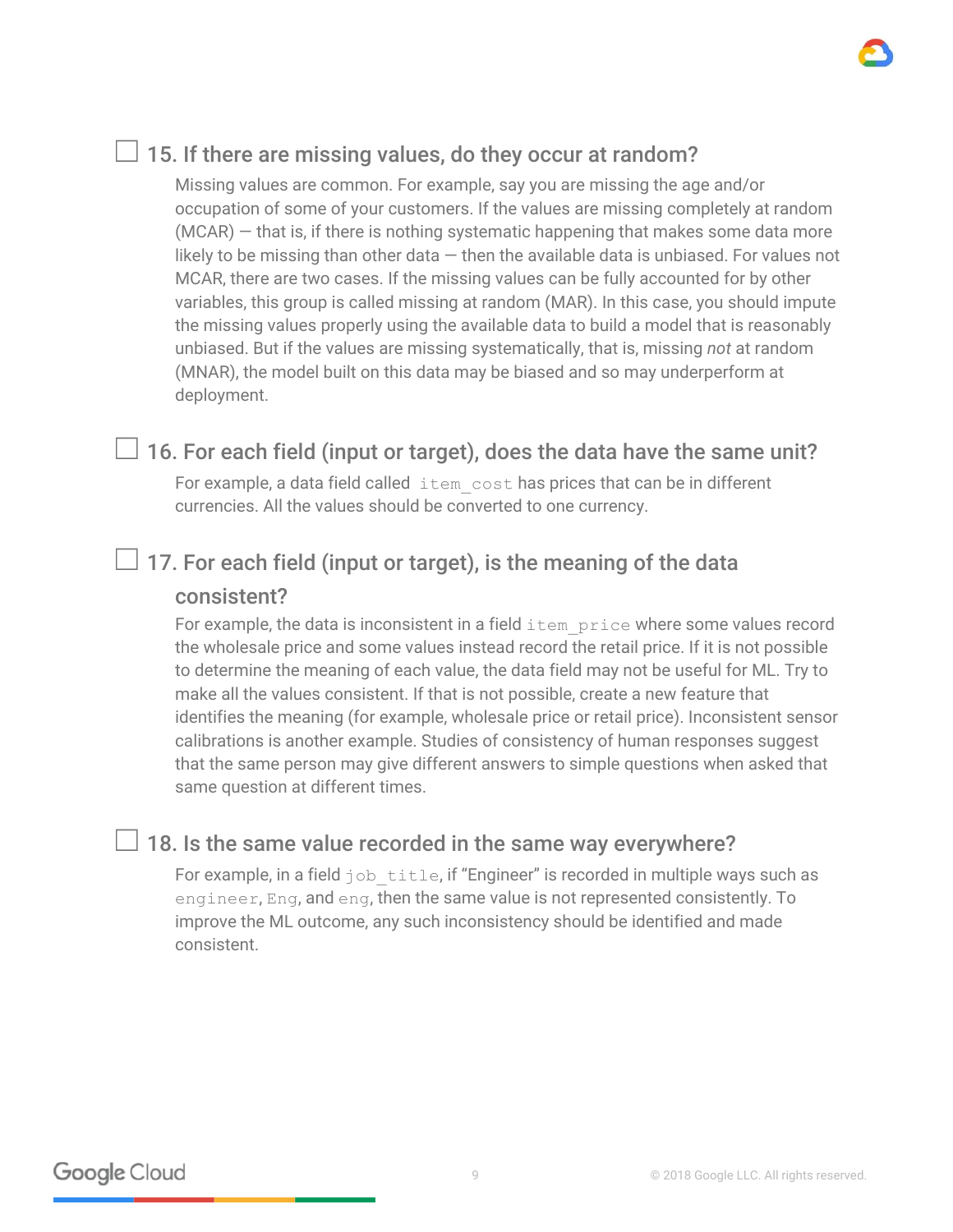

## <span id="page-10-0"></span>3. Preparing the data

The following tasks will help you prepare the data for ML. This preparation can significantly accelerate the development of the ML model. Additionally, these tasks include some of the common ways to improve the speed and performance of your ML model.

#### <span id="page-10-1"></span>☐ 19. Integrate data from diverse input sources.

For example, paper documents, text files, image files, data warehouses, and slides can all contain useful information that you should integrate together.

#### <span id="page-10-2"></span>20. If your data is scattered, identify and consolidate it.

For example, if the shipping address of some of your customers is stored under mailing address and the rest under shipping address, identify this fact and, if possible, consolidate the two into one feature. Consolidating your data can ease handling of the data and interpretability of the model. Do not consolidate, however, at the cost of losing any data. For example, if the redundant values stored in two different places do not match, do not arbitrarily drop one.

#### <span id="page-10-3"></span> $\perp$  21. Identify and impute missing values.

Make sure you don't lose any information during the imputation. For example, for a feature payment amount that contains both None and NA, create two new features named payment amount is None and payment amount is NA and record whether the feature is None or NA, respectively. This way, you capture hidden information in missing values. If None means no payment and NA means information was not recorded, the ML model learns the difference.

#### <span id="page-10-4"></span>☐ 22. Remove all sources of noise from your data.

Treat noise similarly to errors. Identify and remove as much as possible. For example, apply notch filters to reduce periodic noise from images before doing image classification. Or, to do NLP on scanned documents, first remove any scanning artifacts and irrelevant material (for example, a copier cover page) that is not useful for the ML model.

#### <span id="page-10-5"></span>23. Create new features that improve predicting the target.

This is called *feature engineering*. To predict which hotel a traveler will reserve on your travel website, you can create a new feature that is equal to the average spending on accommodation in her previous trips. Be careful that the new features don't lead to pitfalls such as data leakage.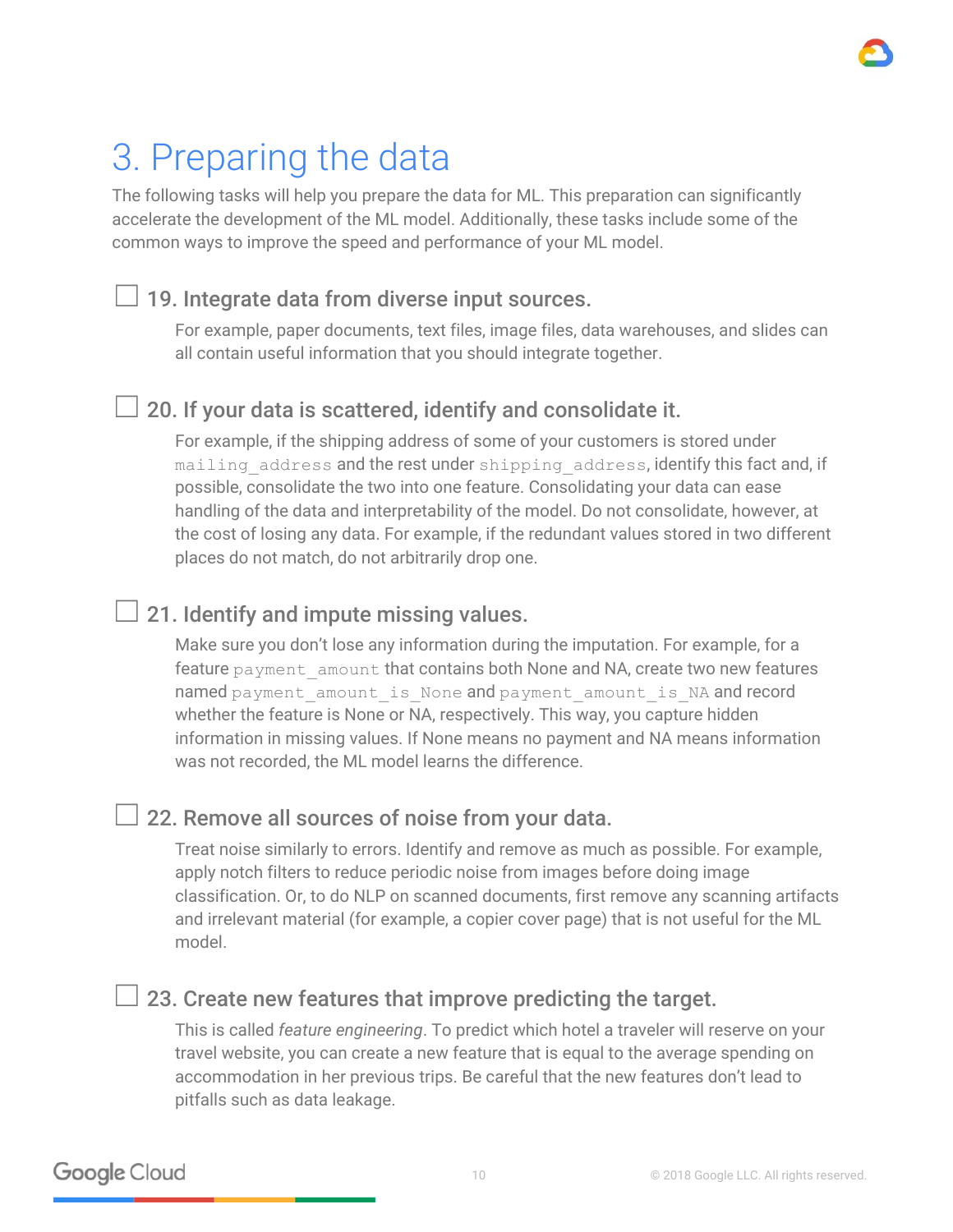#### <span id="page-11-0"></span>☐ 24. Look for new sources of information to complement your data.

For example, if one of your features is organization name, you can complement it with features containing organization information obtained from different resources, including free public datasets (for example, Google [BigQuery](https://cloud.google.com/bigquery/public-data/) public datasets).

#### <span id="page-11-1"></span>☐ 25. Identify and remove all sources of data leakage.

Data leakage happens if you train your model using predictive information that won't be available at serving time (that is, prediction time). For example, in an **ML [competition](https://www.kaggle.com/c/the-icml-2013-whale-challenge-right-whale-redux/discussion/4865)** for identifying which acoustic recordings contained calls from an endangered species of whale, the audio files with whale calls turned out to have a very specific set of file sizes. Learning that information (and some other leakage), the model did great on the competition dataset. Obviously, such a model would fail in a real test. As another example, suppose you'd like to use the electronic health records (hundreds of fields of data) to predict whether someone would need surgery. Drop the field surgery room number. Otherwise, the model can learn that whoever had a valid value for this field also had surgery.

#### <span id="page-11-2"></span>☐ 26. Integrate all the features of an instance into one object.

For example, suppose your data is stored in a relational database across multiple tables such as user profile, account info, click history, and so on. Integrate (that is, denormalize) those tables into one single table in which each row contains one instance with all the relevant information.

### <span id="page-11-3"></span> $\perp$  27. Convert data to formats that can be read fast for training the ML

#### model.

This can have a significant impact on the training time of your model. The [TFRecord](https://www.tensorflow.org/programmers_guide/datasets) file format gives you great performance for both structured data (for example, tabular sales information) and unstructured data (for example, text, audio, image, and video).

#### <span id="page-11-4"></span>28. For a forecasting problem, build a pipeline to easily re-create a snapshot of the data at an arbitrary time in the past.

Doing this correctly is critical for building a useful model, and in practice it is often easier said than done. For each training example, you must use the data that was available at the time you would have wanted to predict the target, if you'd had the ML model. For example, suppose you want to build a model to predict the probability of default for a loan application. For each training example (that is, defaulted or fully